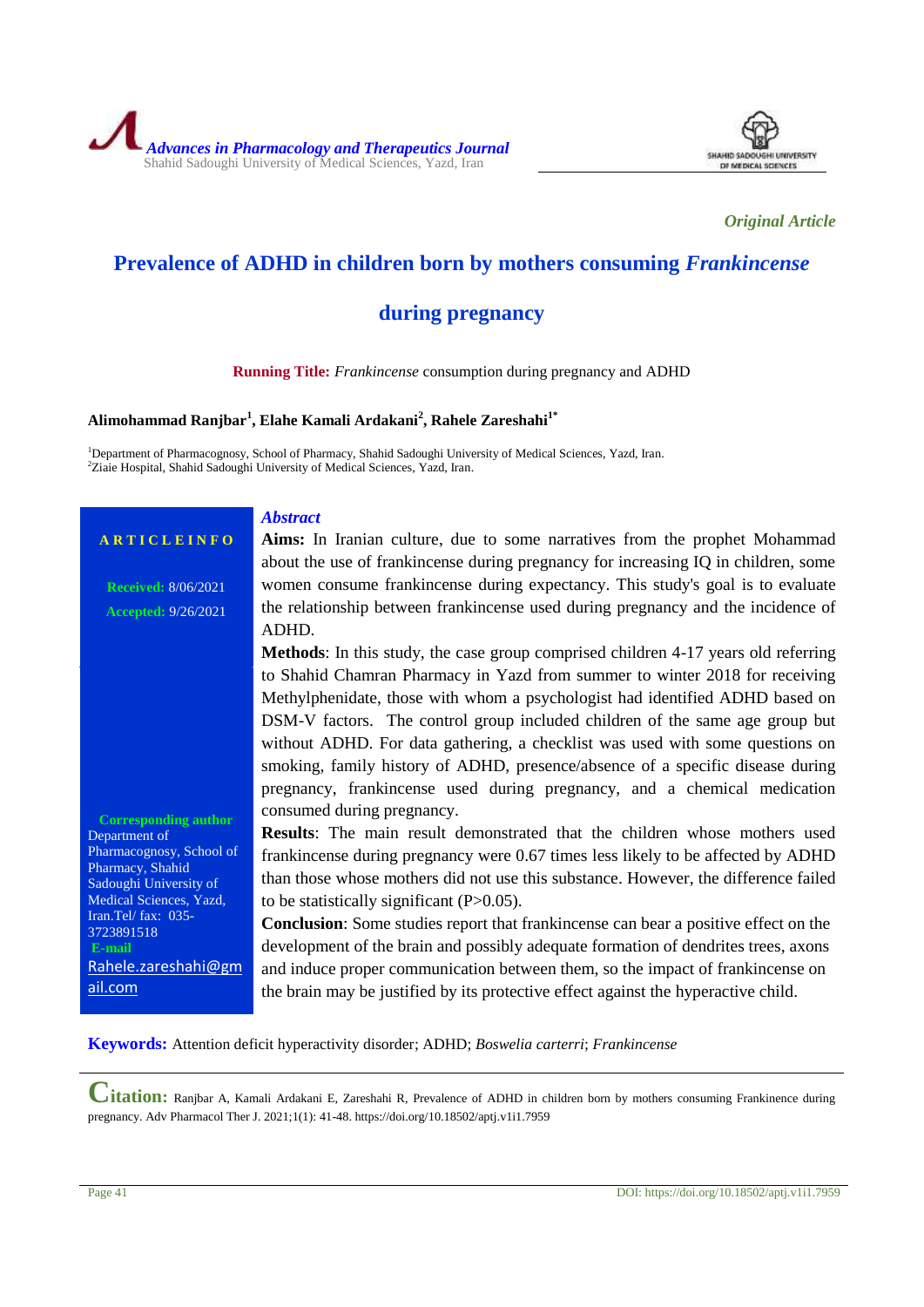## *Introduction*

Optimal development of the central nervous system requires adequate minerals and vitamins during gestation, perinatal and childhood periods. Some mothers try to use some herbal drugs to increase their children's Intelligence Quotient (IQ) (1).

Attention Deficit Hyperactivity Disorder (ADHD) is a neurobehavioral syndrome characterized by inattention, irritability, hyperactivity, anxiety, and restlessness, especially in boys (2). The cause of ADHD in children is not yet clearly known, and its etiology is multi-factorial. One of the critical factors linked to ADHD incidence is the diet of women during pregnancy. Chronic deficiency of some minerals such as zinc, iron, magnesium, and iodine and insufficient dietary intake of longchain polyunsaturated fatty acids may have a significant impact on the development of the symptoms of ADHD in children (3).

Like many disorders, ADHD treatment bears some shortcomings, including adverse effects and high treatment costs. The Iranian culture linked, in part, to some narratives from the prophet Mohammad about the use of frankincense during pregnancy for increasing the children's IQ has induced some women in Iran to have a try of it during pregnancy (4).

Several studies have reported anti-inflammatory and antitumor activity of *Boswellia serrata*. Boswellic acid is one of the main compounds of frankincense which is responsible for its therapeutic effects (5). This substance bears an antimicrobial effect on gram-negative and gram-

DOI: https://doi.org/10.18502/aptj.v1i1.7959 Page 42 positive bacteria (6). In some countries, several

species of Boswellia, such as *Boswellia serrata* and *Boswellia carterii*, have been deployed to treat inflammatory diseases like Rheumatoid artheritis, Crohn's disease, ulcerative colitis, and osteoarthritis (7). Some studies have also investigated the effect of frankincense on cognitive capabilities hence detecting that the aqueous extract of *B.serrata* during gestation in rats can enhance the power of learning, postlearning stage, short-term and long-term memory (8).

This study aimed to investigate the prevalence of ADHD in children whose mothers used frankincense during pregnancy.

### *Methods*

In this study, the case group included 4-17-yearold children whose parents had referred to Shahid Chamran Pharmacy in Yazd from summer to winter 2018 for receiving Methylphenidate as a psychologist had identified ADHD with them based on DSM-V criteria. The control group also comprised children of the same age group who did not show any signs of ADHD; they were selected from elementary and high schools of Yazd. And the two groups were matched for all demographic dimensions.

For sampling, the simple randomized method was utilized, and a checklist was used to gather the relevant data.

The checklist questions were around smoking, family history of ADHD, any specific disease during pregnancy, frankincense used during pregnancy (either at their own discretion or on the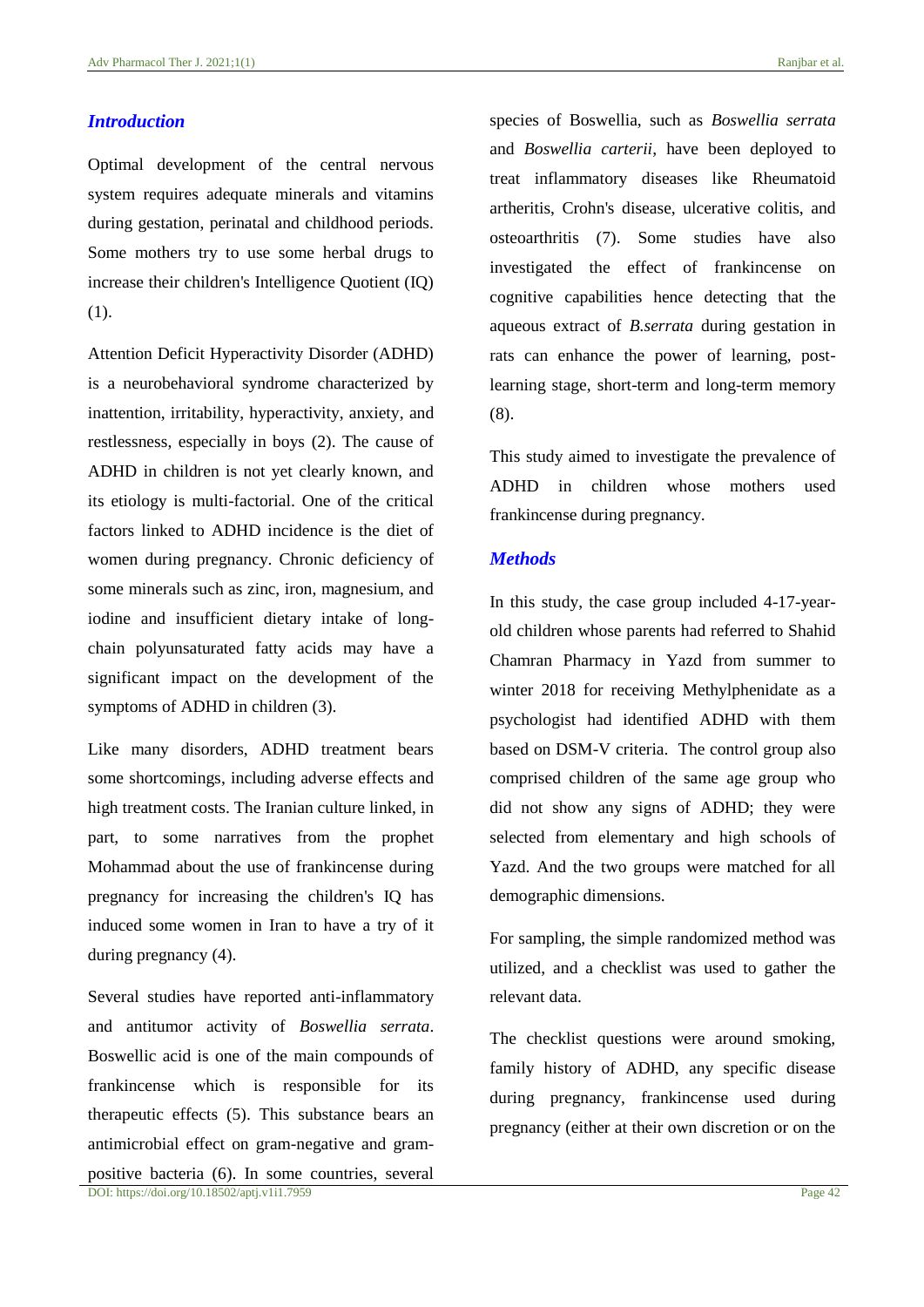advice of others), and a chemical medication consumed during pregnancy.

## **Ethical issues**

The study protocol was approved by the Medical Ethics Committee of Shahid Sadoughi University of Medical Sciences with the reference number: IR.SSU.MEDICINE.REC.1396.329**.** The subjects who participated in this project were not charged, and their information was kept confidential. The patients chose voluntarily whether to continue with or withdraw from the study.

## **Inclusion and exclusion criteria**

Children aged 4-17 years old with ADHD as diagnosed by a psychiatrist, who had been referred to Shahid Chamran Pharmacy of Yazd (Iran) for receiving Ritalin, were included in the study.

Inability to communicate, inability to answer the questions of the checklist, failure to recall the requested information, chronic diseases such as kidney failure, liver disorders, anemia, and any disease that could trigger long-term use of the drug were considered the exclusion criteria.

## **Outcome measures**

Data were garnered by a data collection form completed in the form of face-to-face or telephone interviews with the mothers. (The checklist is attached to the end of the article.)

#### **Randomization and blinding**

Sampling was performed by simple random method. Each patient who had been referred to Shahid Chamran Pharmacy to receive Ritalin was

included in the study, and the inclusion criteria were then evaluated.

#### **Sample size**

By assuming the level of significance of 5% and test power of 80% and also by considering the prevalence of ADHD in ordinary people of the community, which is about 5%, and assuming that consumption of frankincense escalates the prevalence of hyperactivity by about 10%, that is, the odds ratio of 2 150 people in each group, the sample size was examined.

#### **Statistical analysis**

Data were analyzed through SPSS18 software using Chi-square test, Fisher's exact test, Logistic Regression, and Independent T-test. For qualitative variables, Fisher's exact test and Chisquared test were used. And based on the occurrence of interfering variables in the incidence of ADHD, Logistic Regression was also applied. In all cases, the significance level was considered less than 0.05.

#### *Results*

In this study, 300 children were studied, 14 of whom were excluded from the control group for their age being under four years; data analysis was thus performed based on the information of 286 subjects. On the basis of the inclusion criteria, the age group of the participants was determined to be 4 to 17 years, with an average of 8.5 years. The highest age frequency in both case and control groups belonged to those aged 4 to 9 years **(Table 1, Figure 1, Table. 2)**.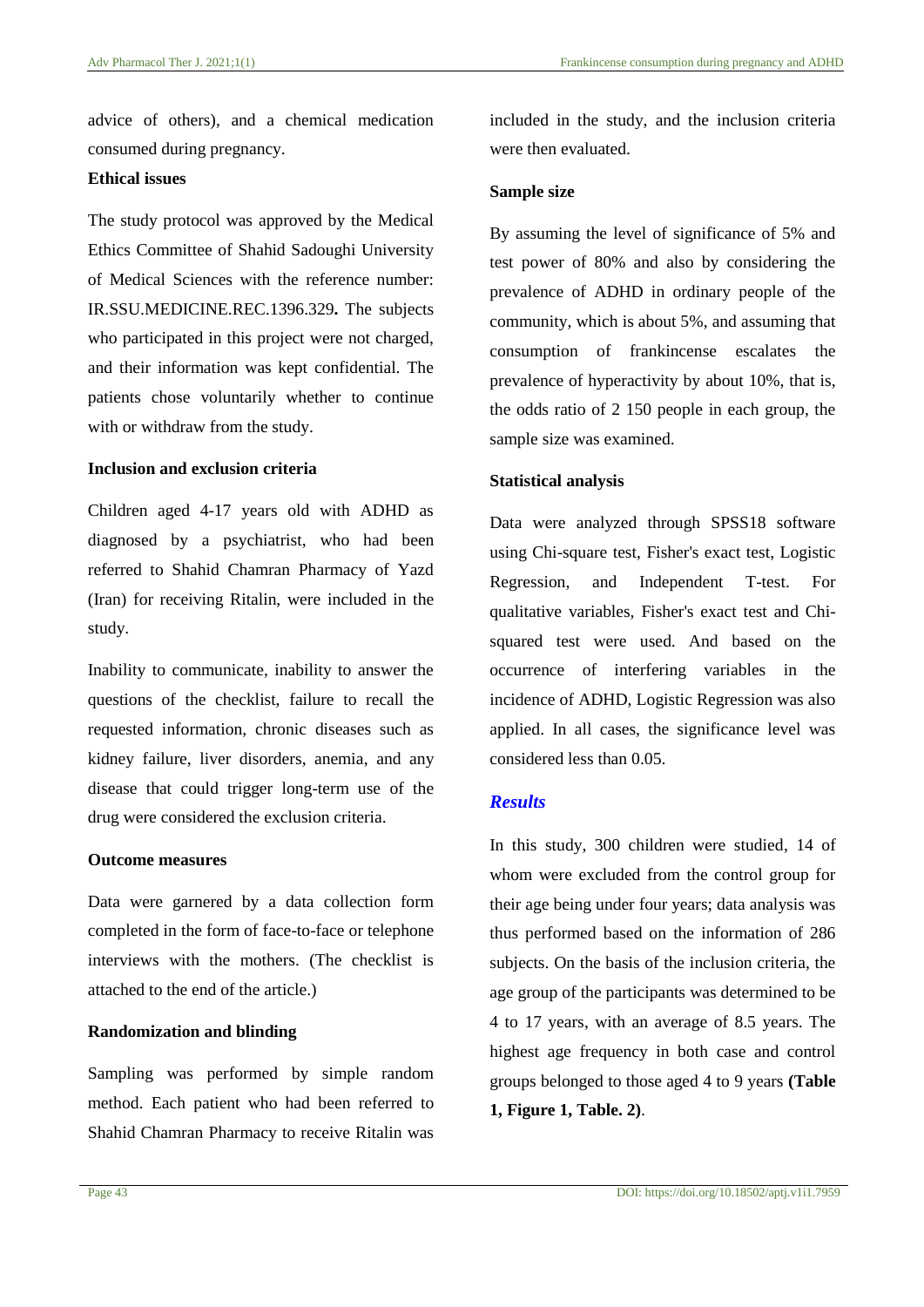|             |                                                           | <b>ADHD</b> |          | <b>Control</b> |  | <b>Total</b> | P-value |
|-------------|-----------------------------------------------------------|-------------|----------|----------------|--|--------------|---------|
| Groups      | $N(\%)$                                                   |             |          | $N(\%)$        |  | N(%)         |         |
| Sex         |                                                           |             |          |                |  |              |         |
| <b>Boys</b> | 106(71.1)                                                 |             |          | 80(58)         |  | 186(65.1)    | < 0.05  |
| Girls       | 43 (28.85)                                                |             |          | 57(41.9)       |  | 100(34.9)    |         |
|             | ABHD: Attention deficit hyperactivity disorder, N. number |             | 286(100) |                |  |              |         |

#### *Table.1* Sex distribution in the ADHD and control groups,

#### *Table. 2* The results of logistic regression

| <b>Variables</b>         | P-value | Exp   | Confidence interval for odds ratio |           |
|--------------------------|---------|-------|------------------------------------|-----------|
|                          |         |       | <b>Upper limit</b>                 | Low limit |
| Age                      | 0.524   | 1.032 | 1.136                              | 0.937     |
| Sex                      | 0.039   | 0.585 | 0.975                              | 0.352     |
| Inheritance              | 0.000   | 3.682 | 6.858                              | 1.977     |
| Frankincense consumption | 0.114   | 0.672 | 1.100                              | 0.410     |



*Figure .1* Frequency of Frankincense used during pregnancy

DOI: https://doi.org/10.18502/aptj.v1i1.7959 Page 44 The Chi-square test assessed the difference between gender and group. Due to heterogeneity of gender ratio in the two groups and the fact that Children whose mothers used frankincense during pregnancy tended 0.67 times less likely to develop

gender is assumed to be one of the risk factors for ADHD, logistic regression was used to analyze the data on frankincense consumption (**Table.3)**.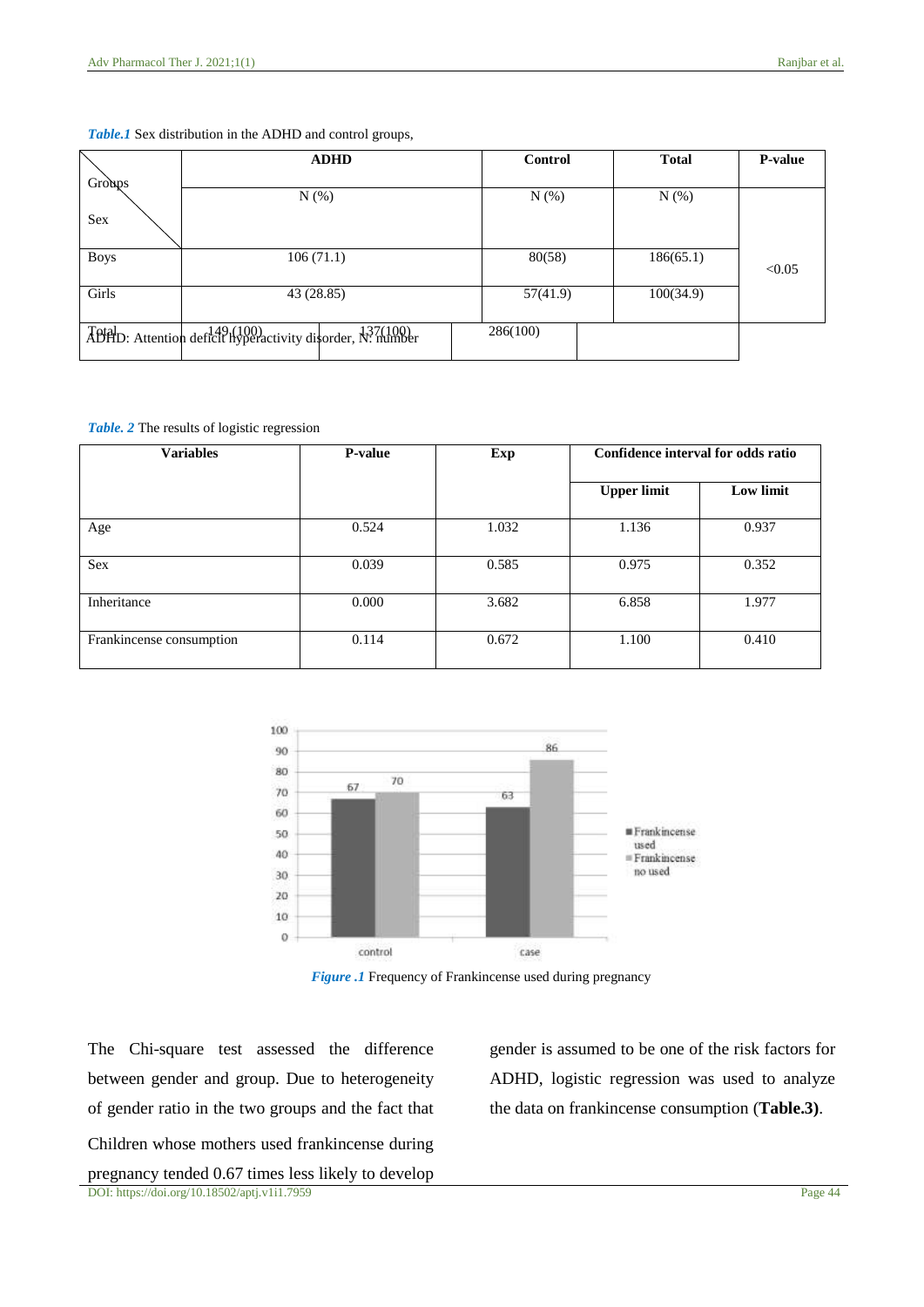ADHD than those born from mothers who had used frankincense; however, this difference was not statistically significant (P>0.05).

|                | Frequency $(\% )$ | Frequency $(\% )$ | <b>P-value</b> |
|----------------|-------------------|-------------------|----------------|
|                |                   |                   |                |
| Tobacco use    | 38(25.5)          | 27(19.7)          | >0.05          |
| No tobacco use | 111(74.5)         | 110(80.3)         |                |
|                |                   |                   |                |
| Total          | 149(100)          | 137(100)          |                |
|                |                   |                   |                |

The chance of ADHD in girls born from mothers consuming frankincense during pregnancy turned out to be 0.58 times lower than boys, and the difference was statistically significant  $(P<0.05)$ .

Children whose mothers had used frankincense during pregnancy and had a child with ADHD in the family or other relatives were 3.6 times more likely to develop ADHD ( $P<0.05$ ).

The mothers' average age in the case group appeared to be 35 years, but in the control group 33, the difference was significant (P<0.05).

The average age of the children in the case and control groups turned out to be 8.68 and 8.48 years, respectively, but the difference was not statistically significant (P>0.05).

In the case and control groups, respectively, 83% and 45.6% of mothers were housewives, but the difference failed to be statistically significant  $(P>0.05)$ 

As evidenced by **Table.3**, in 25.5% of children in the case group, one of their parents smoked or consumed hookah during pregnancy, while in the control group, this figure turned out to be 19.7%. This difference, however, was not statistically significant  $(P>0.05)$ .

As presented in **Table.4**, 33.3% of children with a history of ADHD in their family suffered from the disease. This number showed to be 12.4% in the healthy group, thus being significantly different  $(P<0.05)$ .

| <b>Groups</b>                                | Case $(\% )$ | $Control(\% )$ |
|----------------------------------------------|--------------|----------------|
|                                              |              |                |
| Relatives with a history of hyperactivity    | 49(33.3)     | 17(12.4)       |
| Relatives without a history of hyperactivity | 98(66.7)     | 120(87.6)      |
| Total                                        | 147(100)     | 137(100)       |

*Table. 4* Frequency of Inheritance in groups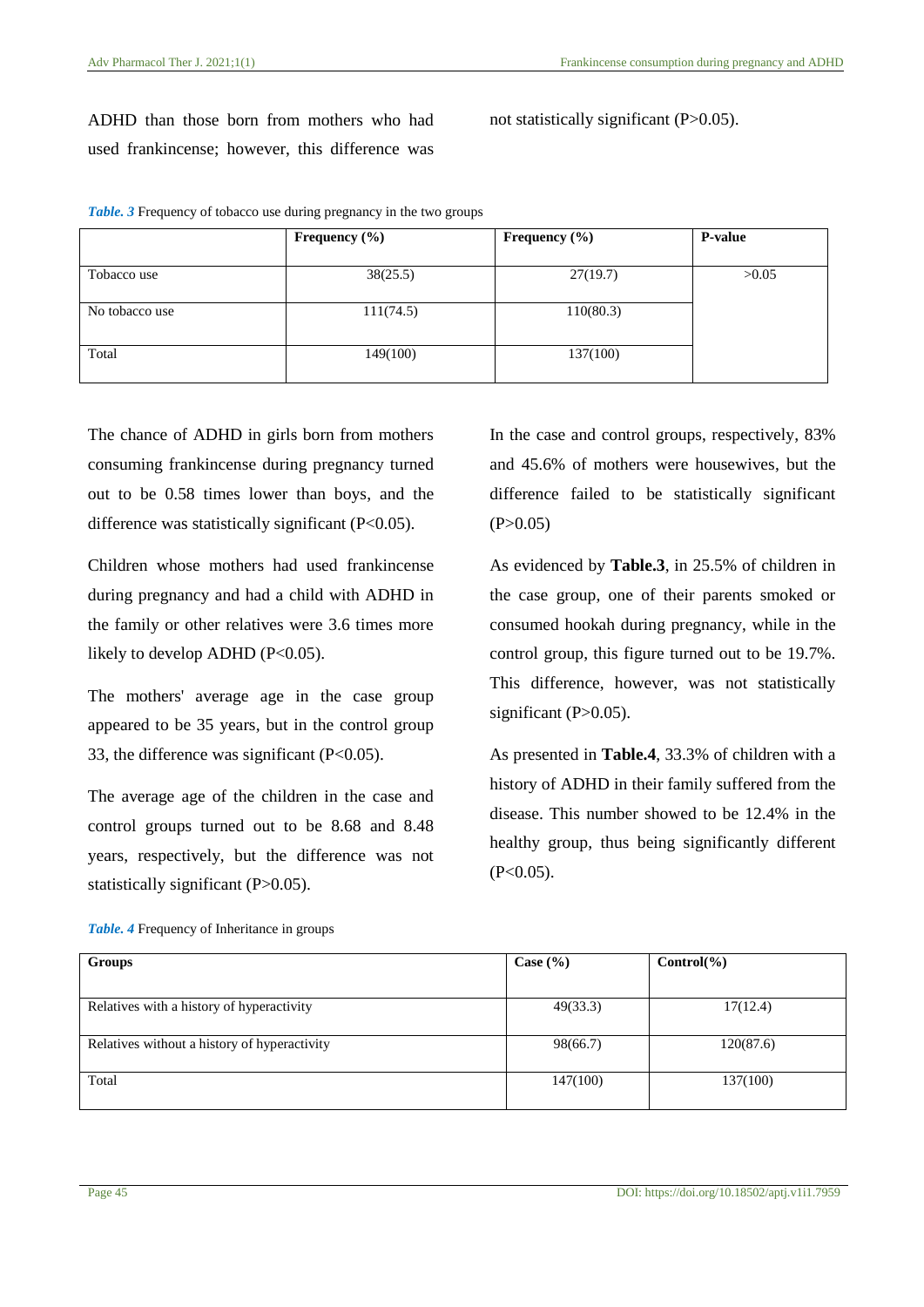#### *Discussion*

Predicated on the results of this study, the chance of developing ADHD in children born by mothers who had consumed frankincense during pregnancy proved to be 0.67 times lower than those whose mothers failed to use frankincense; this difference was not, however, statistically significant ( $P > 0.05$ ). Moreover, in terms of sex, girls whose mothers consumed frankincense were 0.58 times less likely to be affected by ADHD compared with boys, and this difference was statistically significant (P<0.05).

One of the essential effects of frankincense is strengthening memory. There are even several narratives from the prophet of Islam and Imams concerning other benefits of frankincense (9).

As Beheshti et al. detected, consumption of frankincense in mice during lactation increases the power of memory and learning in their babies. These researchers found that administration of frankincense, especially at a dose of 0.05 g/kg during the critical development of the fetal and neonatal nervous system, triggers learning abilities, particularly causing a significant increase in memory enhancement and its maintenance. It follows that frankincense can positively affect the development of the brain and possibly adequate formation of dendrites trees, axons, and proper communication between them so that this effect of frankincense on the brain may be justified by its protective effect against the child who is hyperactive (10).

DOI: https://doi.org/10.18502/aptj.v1i1.7959 Page 46 Monoterpenes, diterpenes, pentacyclic triterpenes or buswelic acids, and tetracyclic triterpenes are essential constituents of frankincense. Boswellic

acid inhibits the synthesis of the pro-inflammatory enzyme 5-lipoxygenase. This enzyme itself produces inflammatory leukotrienes(10, 11). Given the role of inflammation in ADHD, probably one of the mechanisms to reduce the incidence of ADHD in children, as indicated by this study, is reducing inflammation by frankincense (12).

The researchers have also demonstrated that administration of frankincense, especially at a dose of 0.05 g / kg during the critical development of the fetal and neonatal nervous system, can induce learning in individuals, especially causing a significant increase in

strengthening and maintenance of memory. Therefore, it seems that frankincense can positively impact the development of the brain and possibly the proper formation of dendritic axons on trees and adequate communication between them. (13). Contact monoterpene, detergent, pentacyclic triterpene acid, boswellic acid, and tetracyclic triterpene acids are important constituents of frankincense. Boswellic acid inhibits the synthesis of the pro-inflammatory enzyme 5-lipoxygenase. This enzyme itself produces inflammatory leukotrienes (10).

The present study identified 33.3% of children with ADHD having another child with ADHD in their family or other relatives. This number was 12.4% in the healthy group, thus showing a significant difference between the two groups (P<0.05). The logistic model also showed the chance of ADHD among children whose mothers consumed frankincense during pregnancy and had a history of hyperactivity in their family and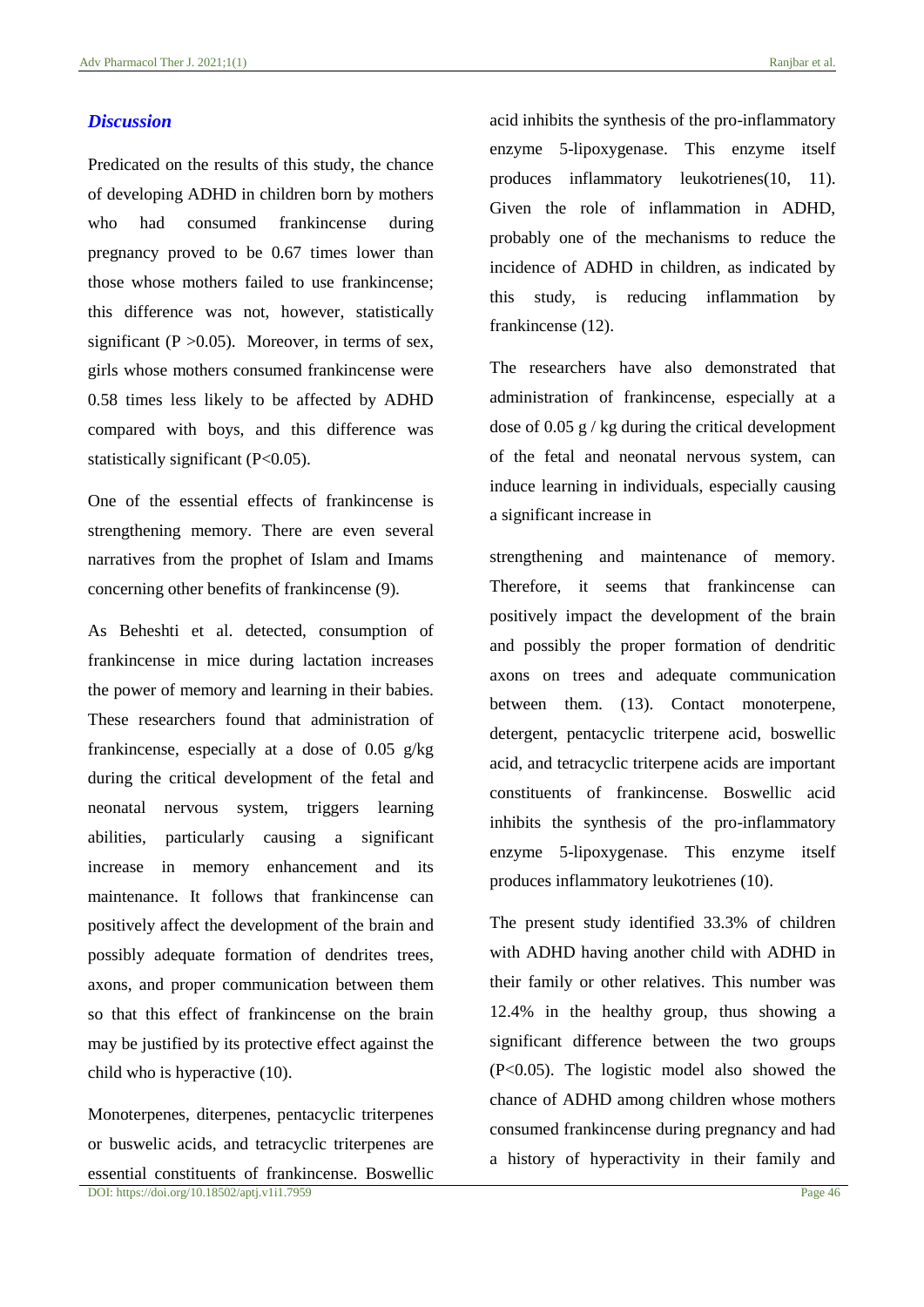relatives being 3.6 times higher than those who did not have a family history of the like. In a study conducted at the University of Welfare and Rehabilitation, Khoshabi et al. examined the risk factors for ADHD. They reported ADHD in children with an account of the disorder in their parents and relatives higher than those devoid of such a history in their parents and relatives. They also reported that boys show a more elevated incidence of ADHD than girls. In the present study, the incidence of ADHD in children with a family history of ADHD was higher than those without a family history of the disease (14).

Another study detected 45 to 90% of children with parental ADHD showing this complication (15). Studies on inmates and twins also project the role of genes in the development of this disorder. For most diseases, including ADHD, genetic and non-genetic factors may play a role in the disease etiology (16).

An essential indicator of genetic heterogeneity in ADHD is high behavioral disorders, anxiety, and depression. Gender differences can also be vital in addressing heterogeneity in ADHD. Also, the ratio of boys to girls is four to one in the community sample but not one in the clinic referral sample. The Gender model of family burden indicates that girls need more burden of familial etiological factors to manifest ADHD than boys. If ADHD is a single gene disorder, girls probably need two copies of the gene, whereas boys need only one copy to be involved in the disorder; this can justify the lower prevalence of the disorder in girls. Since mothers with ADHD always bear two copies of the gene,

the probability of passing it onto their children is 100%. Although the study of Hebrani et al. at Mashhad University of Medical Sciences showed that gender fails to be a risk factor for family genetics concerning ADHD and familial ADHD accumulation, their research may have become confounded by the possibility of parental involvement bias (17).

In Sweden, a study by Rodriguez et al. revealed that maternal lifestyle and stress and smoking during pregnancy could directly be related to hyperactivity in children, especially boys (18). The incidence of hyperactivity is associated with many environmental factors, although it is difficult to determine precisely which factor contributed to its occurrence. Some factors can heighten the likelihood of ADHD in case a mother encounters them during pregnancy. These factors include alcohol, nicotine, glucocorticoids, toxins such as hexachlorobenzene, poor maternal diet, and stress during pregnancy (19). Prenatal risk factors comprise prematurity, low birth weight, and difficult delivery. It has been found that the incidence of hyperactivity is also associated with childhood diseases such as meningitis, encephalopathy, heart disease, thyroid disorders, epilepsy, head trauma, as well as autoimmune and metabolic disorders. A high level of lead in the blood is also associated with hyperactivity but is not as important as the abovementioned factors. Moreover, psychosocial conditions such as poverty, childhood violence, and family disputes have been proved to be associated with ADHD. Furthermore, experiencing smoking and hookah by parents can stimulate the effect of nicotine on the incidence of hyperactivity (20).